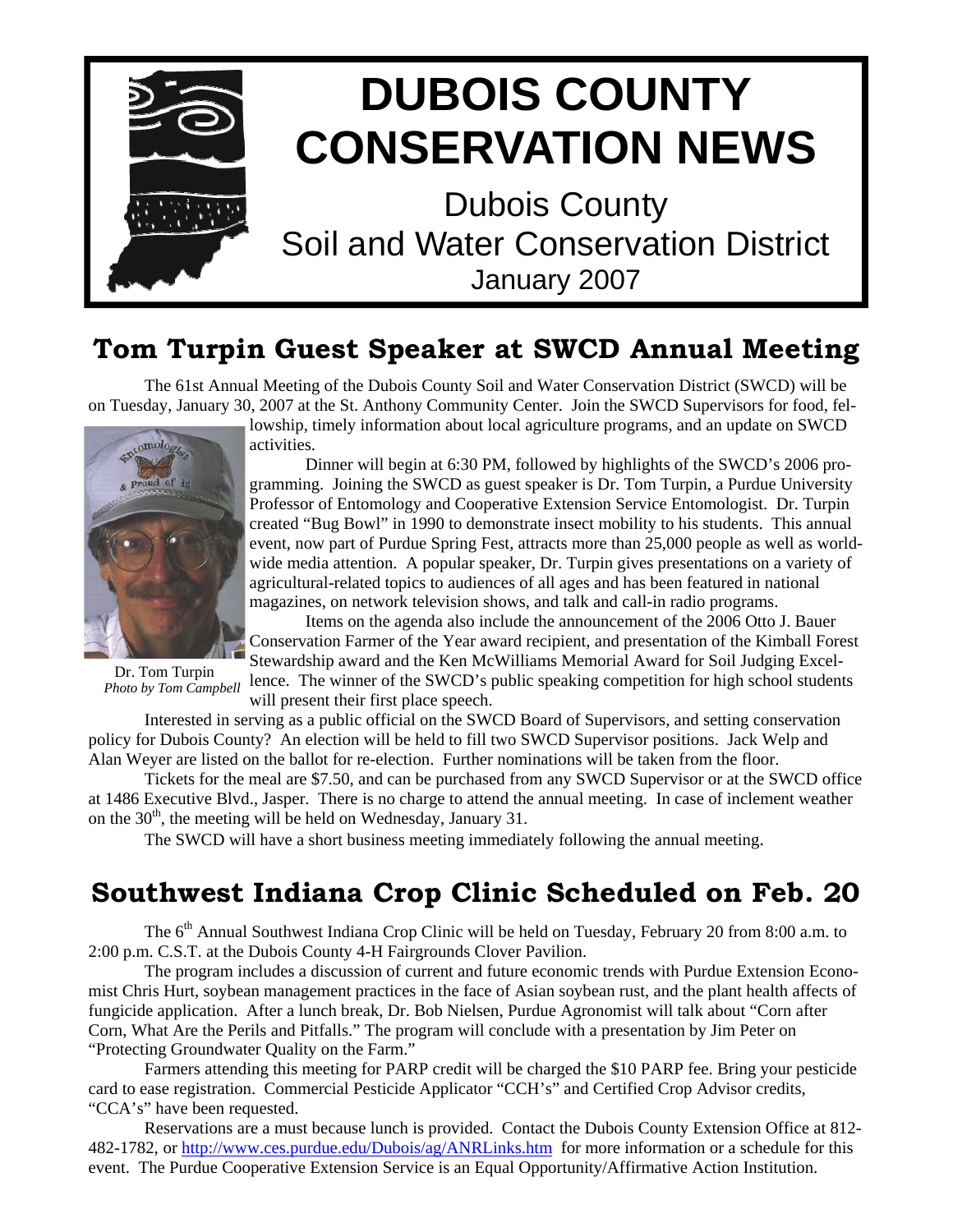# **Watering Facility Installation Incentive Payments Available**

 The Supervisors of the Dubois County Soil and Water Conservation District announce that incentive payments are available for installing gravel and gravel/concrete watering pads for livestock. The funding is currently available and will continue through April of 2007, or until the funding is all allocated.

 Operators that install pads that are all gravel will receive a \$200.00 incentive payment, while pads have a 10' x 10' concrete center surrounded by gravel will receive \$600.00.

 The funds for this project are available through a \$12,000.00 Clean Water Indiana grant awarded by the



State Soil Conservation Board and the Indiana State Department of Agriculture, Division of Soil Conservation. The SWCD applied for grant funds with the goal of stabilizing the areas frequently used by cattle. Surfacing the areas intensively used by animals will limit soil erosion and improve the water quality in Dubois County.



 All watering pads that receive funding must conform to USDA Natural Resource Conservation Service standards and specifications. To do so the ground must be protected a minimum of 8 feet beyond the edge of the watering trough with either gravel or concrete and geotextile fabric.

 Livestock Specialist Colt VanNatta is assisting landowners with the design of the watering pads. For further information or to schedule a site visit, contact VanNatta at (812) 482-1171 Extension 135.

### **THE SWCD BOARD OF SUPERVISORS:**

Jack Welp, Chair

Glenn Menke, Vice Chair

Alan Weyer, Member

Jason Small, Member

Sam Oxley, Member

Duane Hopf, Stan Leinenbach Bob Brunsman, Lee Schnell Jim Hochgesang, Mike Steckler Associate Members

**Contact one of these county officials with your conservation questions, comments, and concerns!** 

**Service Center Staff: Judi Brown, SWCD Executive Director Amanda Bough SWCD Technical Specialist Radius Weisman SWCD Technical Specialist Colt VanNatta Livestock Management Specialist Bart Pitstick, NRCS, District Conservationist** 

#### **SWCD BOARD MEETINGS**

 The Dubois County SWCD Board of Supervisors meets on the first Thursday of each month. The meetings begin at 7:00 PM Nov. through March, and 7:30 PM April through October, and are located in the in the USDA Service Center in Jasper IN. Anyone interested in local soil and water conservation issues is encouraged to attend.

**The Dubois County Soil and Water Conservation District promotes to all citizens - both agricultural and non-agricultural the vital benefits of protecting and preserving natural resources, especially soil and water.** 

All programs and services of the Dubois County Soil and Water Conservation District are offered on a nondiscriminatory basis, without regard to race, color, national origin, relation, sex, age, marital status, or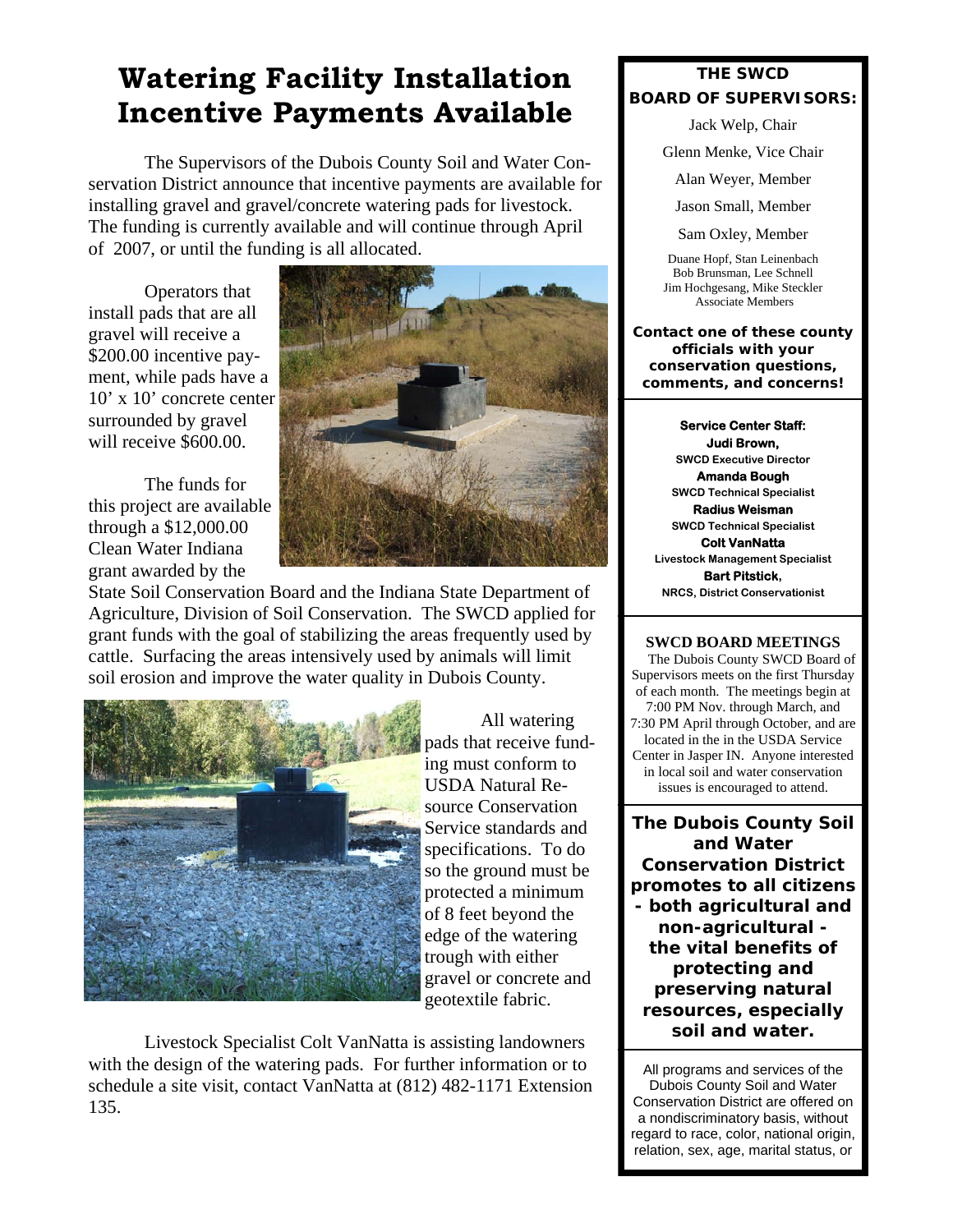## **Some Plants Poisonous to Livestock**

 Each year brings new challenges and situations for all livestock owners, whether it be a drought that causes a grass shortage or the use of a new herd bull that has a high birth weight that leads to a strenuous calving season. Being the Livestock Specialist for the area has given me a unique opportunity to meet with producers and hear about these problems first hand.

 This past fall, I ran across one of those challenges that is often overlooked but is very costly when it strikes, and that is poisonous plants. For the rest of this article I hope to bring attention to a few of the more common poisonous plants such as White Snakeroot, Poison-Hemlock, and Wild Black Cherry along with an overall view of things to look for and avoid.

 Early spring is a great time to get out and inspect your pastures and fields for poisonous plants. At this time many of the weeds and less nutritious plants emerge and start growing before the more common forages appear. Because of this most of the livestock poisonings in the state also occur in early spring.



*Poison-Hemlock* 

 Poison-Hemlock can be identified by its small white flowers and purple spotted stem. The whole

#### **Women in Agriculture Conference**

This conference, scheduled for Feb. 7 and 8 at Connor Prairie in Fishers, IN, features speakers, educational sessions, and networking opportunities. Call 1- 888-398-4636 for information.

plant is considered poisonous to cattle, dogs, goats, swine, horses, sheep, and poultry. Signs of poisoning can be visible within one hour after animals have digested the plant and could include bloating, un-coordination, intestinal irritation, dilation of pupils, rapid and weak pulse, loss of appetite, salivation, and blue coloration of the mouth. The worst case scenario of eating poison-hemlock is the shut down of the respiratory tract within mere hours, leading to death.



*White Snakeroot* 

White Snakeroot, another common poisonous plant is found in woods and shaded pasture areas and generally ranges from one to three feet in height. It is noted for having small white flowers in the late summer and can be further identified by its large, toothed edged leaves. Only the leaf and stems are poisonous and most often affect cattle, horses, goats, and sheep. Once poisoned, cattle will stand with feet wide and start to tremble. Their breath also smells of acetone, while their joints stiffen up, and they breathe rapidly and labor about. Poisoned cows can also pass the poison along in

### **Scheduled Events**

#### **Oak Ecology Workshop**

Learn about mixed oak forests at this workshop at Brown County on February 21 and 22. Call (317) 290-3250 for more information.

by Colt VanNatta, Livestock Specialist

their milk to calves or humans.



*Wild Black Cherry* 

Wild Black Cherry is different from most other plants in that it is more poisonous when damaged. It is recognized by having flashy white flowers that form dark-red to black cherries. Again it also affects cattle, horses, dogs, goats, swine, cats, and caged birds. Although death can occur within minutes of eating a wilted cherry branch some other symptoms include moaning, drooling, staggering, convulsions, and breathing problems. Wild Cherry is the most dangerous when it has started to wilt because of the conversion of prunasin acid to prussic acid, or cyanide.

 There are very few treatments for most poisonings and prevention is the best method. Be sure to inspect your pastures, keep your animals well fed, and don't overgraze. Overgrazing often leaves animals with very few choices of forage except for the poisonous ones that they have avoided.

 If you would like more information, most of the information in this article was referenced from the book *Indiana Plants Poisonous to Livestock and Plants.*

#### **Pasture Walk**

Livestock Specialist Colt VanNatta is planning a pasture walk in Dubois County in late spring, to feature different pasture management practices. More information to come soon!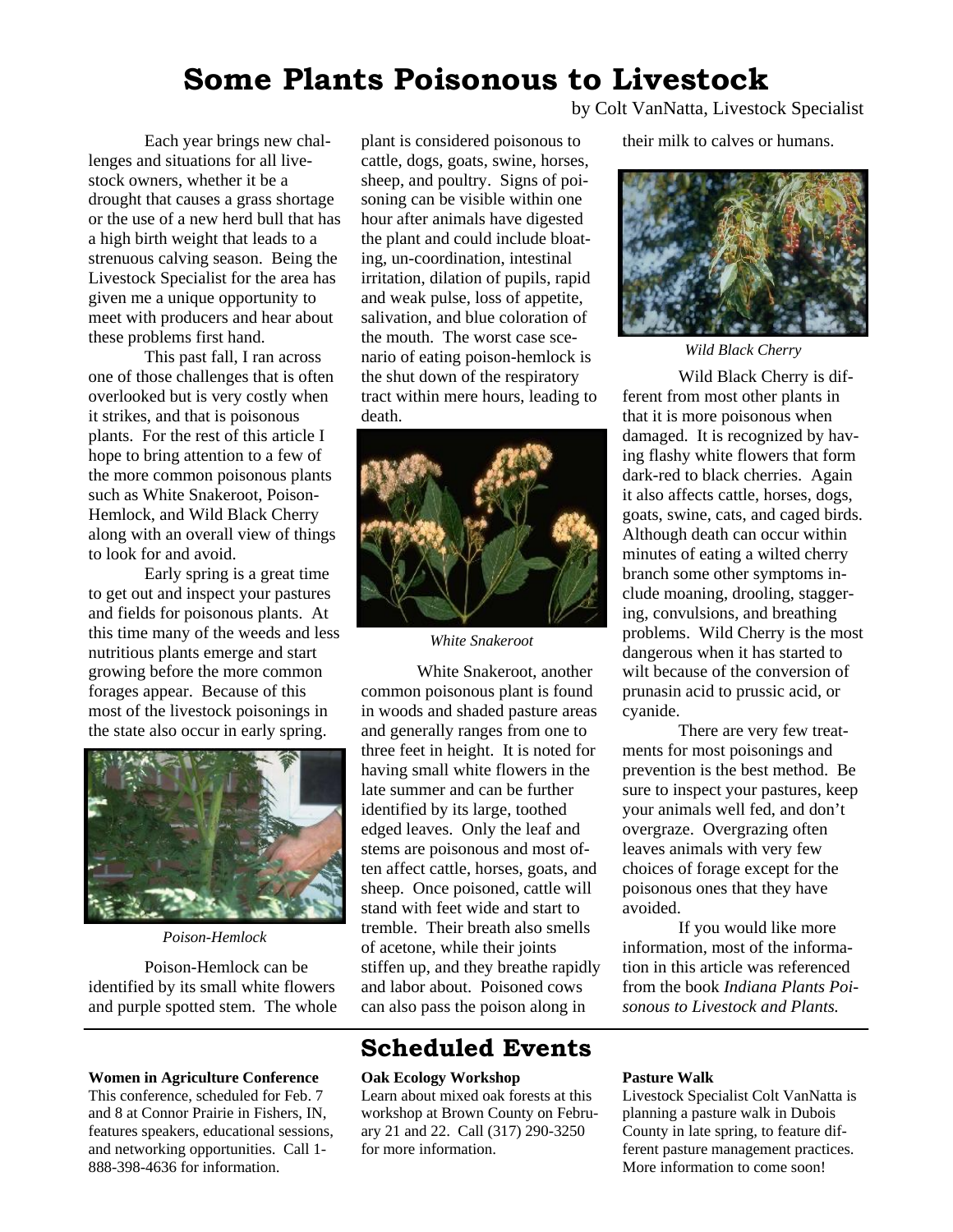Dubois County SWCD 1486 Executive Blvd. Suite A Jasper IN 47546 (812) 482-1171 Ext. 3 judi.brown@in.nacdnet.net

#### **OFFICE HOURS: MON-FRI 7 AM TO 4:30 PM**

#### OFFICIAL BUSINESS

NEWSLETTER

PRESORTED STANDARD US POSTAGE PAID JASPER IN 47546 PERMIT NO. 191

### **SWCD Provides Conservation Items**

#### • **No-Till Drill**

Great Plains No-Till drill has a seeding width of 10 feet, and can be used to plant soybeans, wheat, legumes, grasses, etc. It can also be used to plant native, or warm season, grasses. Rental fee is \$7/acre.

#### • **Stapler**

Installing erosion control blankets? This stapler makes completing the job easy! The plunger simply pushes the staples into the ground. Cost is \$10/use.

#### • **Spinning Jenny**

Use to install high-tensile wire fences. Load with wire and set on the ground. Walk away pulling the end of the wire and it will spin, preventing your wire from tangling. Slow down gradually before stopping to prevent overspinning and tangling. Can also be used to rewind wire in the field. No charge.

#### • **Geotextile Fabric**

Black fabric can be used to keep rock from being pushed into the ground by cattle, or on driveways. Cost is \$.70/ running foot.

#### • **Tile Flags**

Flags on 36" wire staff can be used to mark underground power lines, or surveying jobs. \$6.00/bundle of 100.

## **SWCD Annual Meeting To Be January 30 at St. Anthony Community Center**

 The Annual Meeting of the Dubois County Soil and Water Conservation District will be on Tuesday, January 30, 2007 at the St. Anthony Community Center beginning at 6:30 PM. Join the SWCD Supervisors for food, fellowship, timely information about local agriculture programs, and an update on SWCD activities.

 Meal tickets cost \$7.50, and can be purchased from the SWCD Supervisors, or call the SWCD office at 482-1171 Ext. 3 by Tuesday, Jan. 23 to make a reservation.

### **ATTENTION! Free Water Quality Presentation Scheduled**

Do you know the difference between a floodway and a floodplain? How about a 401 or 404 permit?

If you have been, are now, or are planning on excavating in or around streams or wetlands do you know what type of permits you may need? Do you know who to get permits from?

To prevent people from mistakenly violating the law, a free presentation is being offered by the Indiana 15 Regional Planning Commission.

The presentation will be Saturday morning, January 20, 2007 at the St. Meinrad Community Center. The Indiana Department of Environmental Management, Indiana Department of Natural Resources, and others will discuss these issues from 8:00 until noon.

Contact Tom Mosley at 367-8455 or by e-mail at tom@ind15rpc.org for further information.